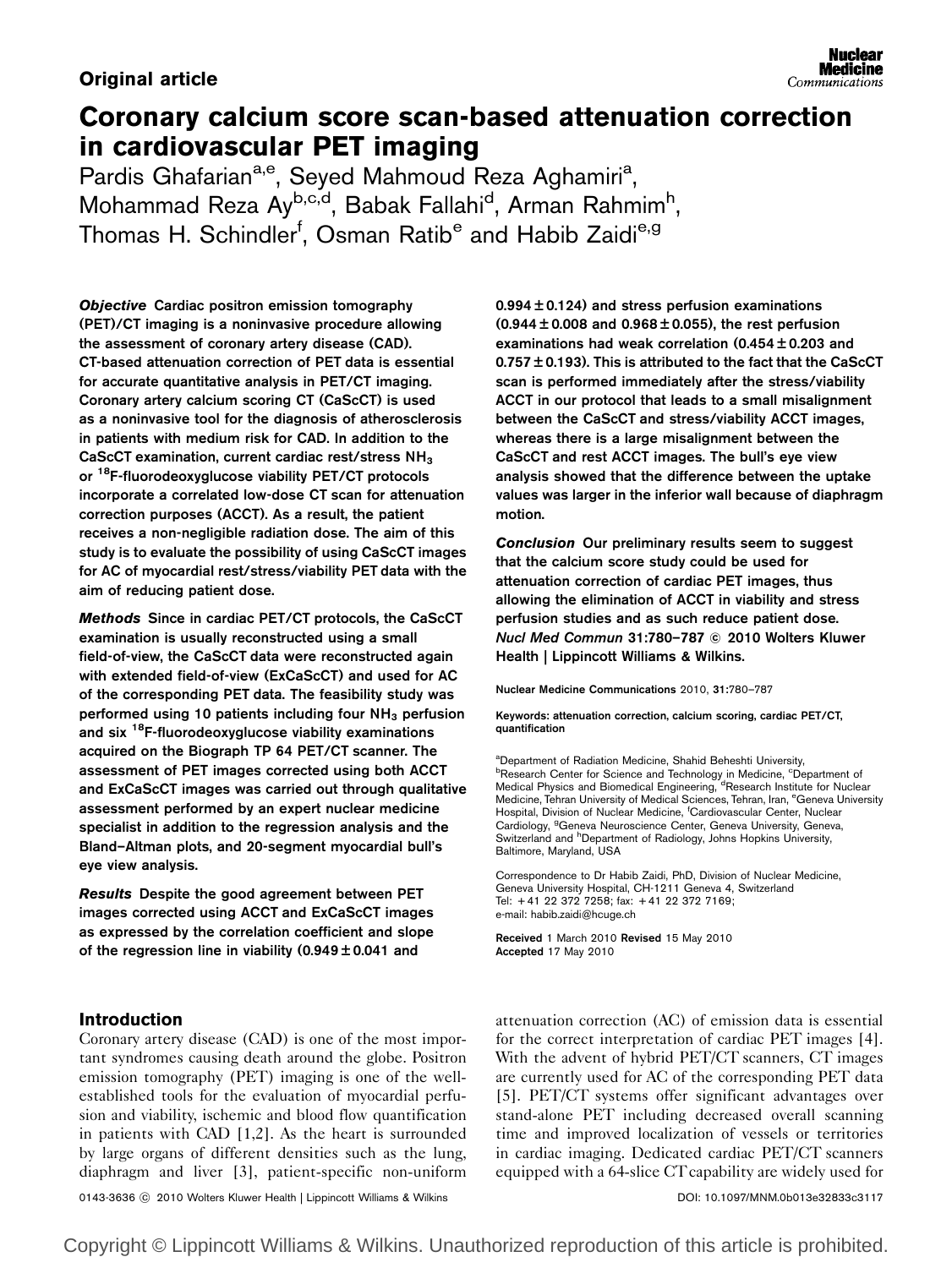the assessment of cardiac disease, where clinical protocols usually include CT angiography and calcium score examinations. Cardiac PET imaging using <sup>18</sup>F-fluorodeoxyglucose (FDG) is used for the evaluation of myocardial viability whereas either  ${}^{82}$ Rb or  ${}^{13}$ N-ammonia (NH<sub>3</sub>) is used for myocardial perfusion assessment. However, there are some limitations in the use of CT-based attenuation correction (CTAC) including misalignment between the emission and transmission images because of cardiac motion [6,7], differences in temporal resolution between PET and CT [8,9] and the propagation of CT artefacts into PET images during the AC process [10–12].

The cardiac coronary calcium scan CT (CaScCT) is a noninvasive method that evaluates the presence, location and extent of calcified plaque in the coronary arteries [13]. With the introduction of multislice CT, there is an increasing interest to use CaScCT for the prognosis of patients with medium risk for CAD [13–16]. High coronary artery calcium scores act as a marker indicating an elevated risk for cardiovascular disease [17,18]. In addition, the association of anatomical information from CaScCT with functional information provided by PET on hybrid PET/CT systems contributes a valuable tool to the clinicians for the interpretation, diagnosis and prognosis of cardiovascular disease. A complete assessment on a dedicated PET/CT scanner includes CT angiography, CaScCT and one or two low-dose CT scans for AC of PET data in viability or perfusion examinations [4,19,20]. The need for three or four CT examinations in a single session increases patient dose [2,21], and as such dose reduction remains an important and challenging issue.

The aim of this study is to evaluate the feasibility of using CaScCT images for the purpose of AC in myocardial viability and perfusion PET imaging with the aim of reducing patient dose by removing one or more low-dose CT examinations. To the best of our knowledge, the feasibility of using CaScCT for AC of cardiac SPECT data was only recently reported [22]. Another more recent contribution was independently reported on the same application for cardiac perfusion PET imaging [23]. It is worth emphasizing that in Buckhard et al.  $[23]$ , the investigators manually aligned low-dose CT scans and CaScCT before performing CTAC, whereas we relied on the relevance of hardwarebased alignment excluding the need for additional alignment as performed in routine clinical practice.

## Materials and methods PET/CT scanner

PET/CT imaging was performed using the Biograph TP 64 scanner (Siemens Medical Solutions, Erlangen, Germany) offering advanced cardiovascular imaging capabilities including volumetric CT to visualize the anatomy of the heart's blood vessels. The PET sub-system consists of 39 rings with a total of 24 336 lutetium oxyorthosilicate crystals of dimensions  $4 \times 4 \times 25$  mm<sup>3</sup>. The PET scanner

operates in a fully three-dimensional mode and has an axial field-of-view (FOV) of 162 mm. The CT sub-system consists of a 40-rows ceramic detector with 1344 channels per row and adaptive collimation. The CT scanner uses the z-sharp technique to acquire 64 slices per rotation.

## Study population

Ten patients including four  $NH<sub>3</sub>$  perfusion examinations and six 18F-FDG viability examinations were used in this feasibility study. Their mean age was  $66.5 \pm 8$  years (range 56–82 years) with a mean body mass index of  $29.4 \pm 4.6 \text{ kg/m}^2$  (range 24.1–37.8 kg/m<sup>2</sup>). All patients underwent routine PET/CT examinations in our department. For <sup>18</sup>F-FDG studies, the protocol consists of a lowdose CT scan (ACCT) for CTAC [120 kVp, 74 effective mAs (CareDose),  $24 \times 1.2$  collimation,  $0.45:1$  pitch, 1 s rotation time] with regular shallow breathing followed by a CaScCT scan  $(120 \text{ kVp}, 190 \text{ effective mAs}, 24 \times 1.2)$ collimation, 0.2 : 1 pitch, 0.33 s rotation time) acquired in breath hold at end-inspiration. PET data were then acquired for 10 min in a list-mode format. For  $NH<sub>3</sub>$ studies, after injection of a pharmacological stress test (dipyridamole), a low-dose CT scan (120 kVp, 74 effective mAs,  $24 \times 1.2$  collimation,  $0.45:1$  pitch, 1 s rotation time) was performed with regular breathing instructions followed by the CaScCT scan (120 kVp, 190 effective mAs,  $24 \times 1.2$  collimation,  $0.2:1$  pitch,  $0.33$  s rotation time) with breath hold at end-inspiration. PET emission data (stress examination) were then acquired for 6 min in a list-mode format. Thereafter, a second injection of  $^{13}$ Nammonia was performed (rest examination), followed by a low-dose CT using the same parameters described above for the stress study. The level of calcium present in this population was relatively low.

## Calcium score-based attenuation correction

The routine cardiac PET/CT protocol involves a small FOV reconstruction (200 mm) of the CaScCT scan. To use CaScCT for AC, the raw CT data were re-reconstructed with an extended FOV (700 mm) option. This reconstructed image is referred to as ExCaScCT. The threedimensional PET list-mode data were first rebinned to two-dimensional sinograms and subsequently corrected for detector sensitivity, dead time and scatter. Subsequently, the emission data of all the patients (both viability and perfusion examinations) were corrected for attenuation using both ACCT and ExCaScCT. PET images were reconstructed using the attenuation weighted, ordered subset expectation maximization iterative reconstruction algorithm. The default parameters used for the reconstruction of clinical studies were eight subsets, six iterations, 5 mm Gaussian smoothing and a  $256 \times 256$  image matrix. Furthermore, the misalignment between ACCT and ExCaScCT was quantified using the commercial coregistration package provided in the HERMES multimodality fusion software (Hermes Medical Solutions, Stockholm, Sweden). An in-house developed software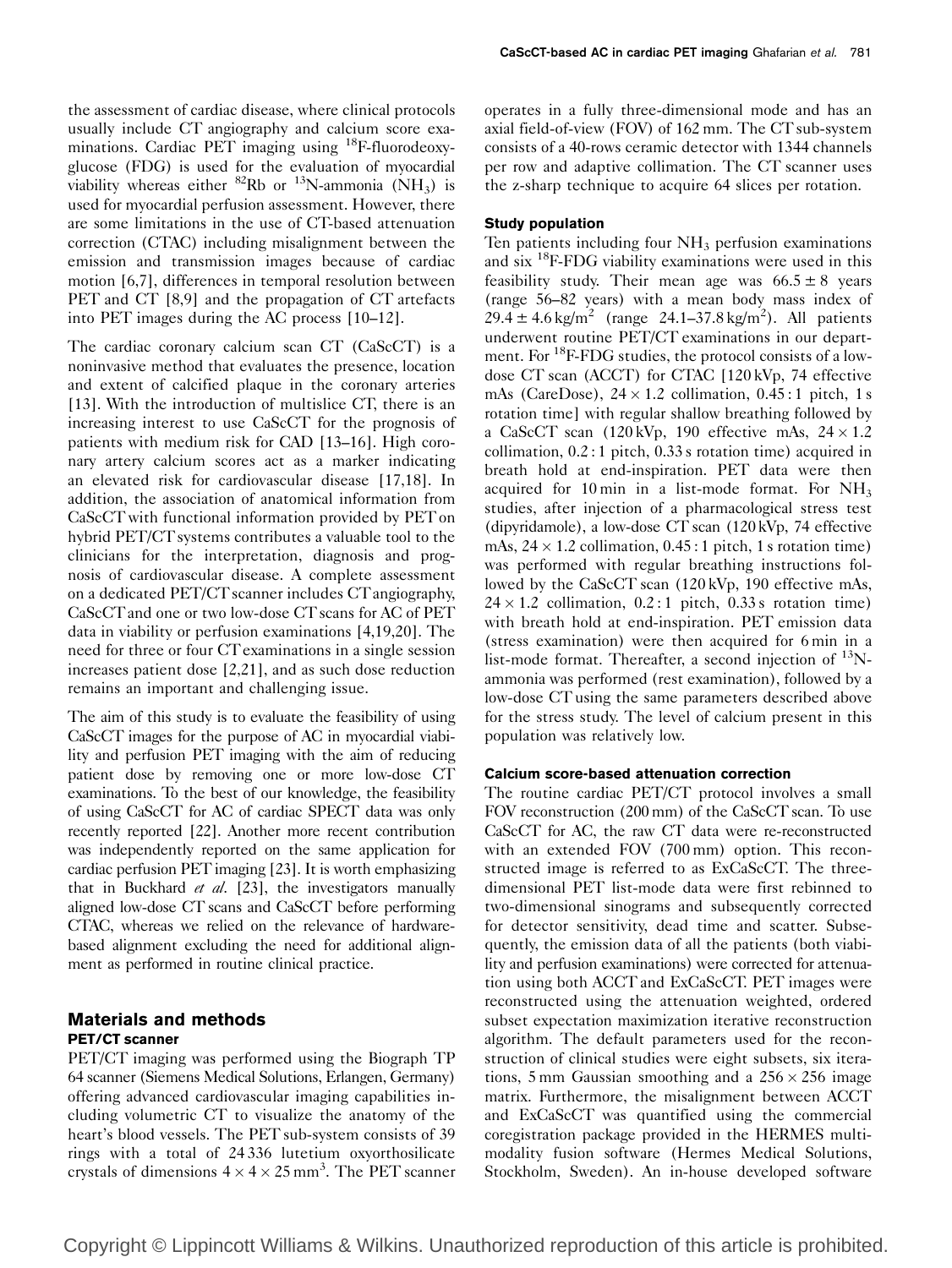implemented in MATLAB (The MathWorks Inc., Natick, Massachusetts, USA) was used for the generation of attenuation maps from both ACCT and ExCaScCT images.

#### Assessment strategy

A volume of interest (VOI)-based quantitative analysis was performed on the myocardial wall of PET images for the assessment of the influence of ACCT and ExCaScCT on the recovery of activity during the AC process. Nearly 200 VOIs were drawn in the myocardial wall in each PET image and a linear regression correlation and Bland– Altman plots were generated between the PET data corrected for attenuation with ACCT and ExCaScCT. The correlation coefficient  $(R^2)$  and the slope  $(S)$  of the regression line were determined. Moreover, perfusion and viability PET images were evaluated using a 20-segment model of bull's eye view for the left myocardium ventricle. Each region of the bull's eye view was normalized to the maximum value, and relative percentage counts (0–100) in each segment were converted to five-point scores, namely  $0 =$  normal counts,  $1 =$  mild reduction in counts,  $2 =$  moderate reduction in counts,  $3$  = severe reduction in counts and  $4$  = absent counts [24]. For further quantitative assessment, the summed stress score (SSS) and summed rest score were used for the evaluation of perfusion scores for the stress and rest images of perfusion examinations. We defined a new parameter entitled the summed metabolism score (SMS) for the evaluation of viability examinations defined as the total score in all segments in the bull's eye view model.

We calculated the mean absolute percentage difference of tracer uptake in all segments in the myocardial wall as related to the bull's eye view analysis. Linear correlation and Bland–Altman plots were calculated to assess the agreement between the two AC techniques (ACCT and ExCaScCT).

#### Statistical analysis

Agreement between ACCT and ExCaScCT in the AC PET images was expressed by linear regression analysis (Pearson's correlation coefficient and slope of the regression line) and Bland–Altman analysis using a 95% confidence interval reported as mean  $\pm 1.96 \times$  SEM. Comparison of uptake values in PET as related to the bull's eye view was evaluated using the two-sided paired  $t$ -test.  $P$  values less than 0.05 was considered statistically significant. Statistical analysis was performed using the SPSS software (SPSS Inc., Chicago, Illinois, USA, version 16).

#### **Results**

Table 1 summarizes the misalignment between ACCT and ExCaScCT images as evaluated by rigid-body registration using the HERMES multimodality fusion software. The larger misalignment between the ACCT and  $ExCaScCT$  in the  $NH<sub>3</sub>$  rest examinations is because of the fact that rest ACCT is acquired after the stress

Table 1 Evaluation of misalignment between ACCT and ExCaScCT images for all patients in this study

| Examination     | $x$ (cm) | $y$ (cm) | $z$ (cm) | $xy$ ( $\circ$ ) | $xz$ ( $\circ$ ) | $yz$ ( $\degree$ ) |
|-----------------|----------|----------|----------|------------------|------------------|--------------------|
| 1V              | 0.827    | $-0.004$ | 0.978    | 0.035            | 0.012            | $-0.138$           |
| 2V              | 0.034    | 0.024    | $-0.586$ | $-0.07$          | 0.134            | 0.428              |
| 3V              | 0.182    | $-0.156$ | 0.684    | $-0.006$         | 0.079            | $-0.159$           |
| 4V              | 0.542    | 0.031    | 0.002    | $-0.222$         | 0.313            | $-0.272$           |
| 5V              | 0.104    | $-0.165$ | 6.369    | 0.034            | $-0.184$         | 0.604              |
| 6V              | $-0.036$ | 0.088    | 0.261    | 0.075            | 0.116            | 0.400              |
| 7S              | $-0.002$ | 0.125    | 0.018    | 0.161            | 0.012            | $-0.041$           |
| 7R              | 1.634    | 0.172    | 0.191    | 0.643            | 0.154            | 0.095              |
| 8S              | 0.143    | $-0.008$ | 0.782    | $-0.104$         | 0.002            | 0.442              |
| 8R              | $-0.249$ | $-0.082$ | 1.006    | 0.023            | 0.163            | 0.691              |
| 9S              | $-0.255$ | 0.007    | 1.396    | 0.022            | $-0.002$         | 0.45               |
| 9 <sub>R</sub>  | $-0.086$ | 0.107    | 1.004    | $-0.122$         | $-0.003$         | $-0.055$           |
| 10S             | 0.367    | 0.253    | 0.719    | 0.417            | 0.197            | 0.741              |
| 10 <sub>R</sub> | 0.687    | 0.310    | 0.677    | 0.559            | 0.622            | 0.152              |

 $X$ ,  $Y$ ,  $Z$  translation in the  $x$ ,  $y$ ,  $z$  direction.

XY, XZ, YZ rotation in the xy, xz, yz planes.

ACCT, attenuation correction computed tomography; ExCaScCT, extended coronary artery calcium scoring CT; R, rest mode in perfusion examination; S, stress mode in perfusion examination; V, viability examination.

examination whereas the CaScCT scan is acquired right after stress ACCT thus ensuring minimal misalignment. As our aim is to replace ACCT by ExCaScCT for use in AC of PET data, an understanding of the level of misalignment between these two CT images makes sense for the purpose of this study. A low misalignment between these images guarantees reproducible and similar results when ACCT is replaced with ExCaScCT during the CTAC procedure.

Figure 1 shows a typical transaxial slice from ACCT, CaScCT, ExCaScCT and the generated attenuation maps (mmaps) reconstructed using the calculated AC factors extracted from the scanner database. The difference between the two generated umaps is also shown. The matching of myocardial outline indicated an acceptable alignment between the two methods. Figure 2 shows a typical short axis, vertical and horizontal long axis slices and a polar map for one of the viability examinations corrected for attenuation using both ACCT and Ex-CaScCT. A good correlation is obvious between PET images corrected with both the CT images in all segments of the myocardial wall.

Figure 3 shows the correlation plot between PET data corrected for attenuation using ACCT and ExCaScCT for one viability examination and one perfusion (rest and stress) examination. It should be noted that 200 VOIs were used for the calculation of the correlation plot in each PET image. VOIs of varying size were drawn in different areas of the myocardium to cover the entire myocardial area.

The correlation coefficients and slopes resulting from the regression analysis of the VOIs for all the patients are presented in Fig. 4. There is an excellent correlation between the mean uptake value in the myocardial wall when using ACCT and ExCaScCT for AC of the viability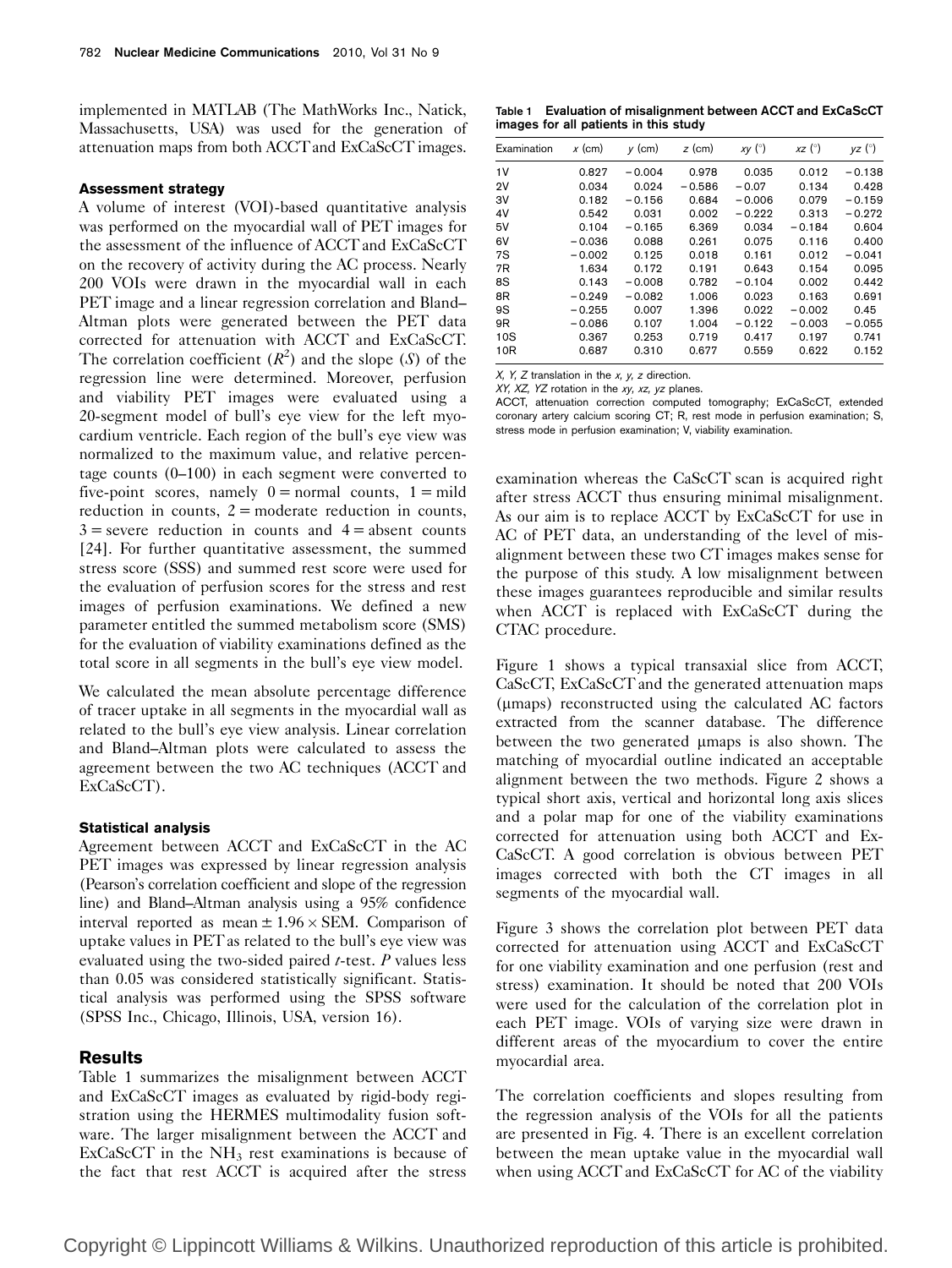

A typical transaxial slice showing CT images corresponding to (a) attenuation correction computed tomography (ACCT) (b) coronary artery calcium scoring CT, (c) extended coronary artery calcium scoring CT (ExCaScCT), and generated attenuation maps (mmaps) illustrating (d) ACCT, (e) ExCaScCT (f) difference image between ACCT and ExCaScCT. The scale is also shown for the latter.

and stress perfusion studies, whereas there is a weak correlation in the rest perfusion study because of the large misalignment between rest ACCT and ExCaScCT.

The mean absolute percentage difference of tracer uptake in all myocardial segments for both viability and perfusion examinations (excluding the rest perfusion examination) are summarized in Table 2. Given that a difference exceeding 10% between the two different methods could be clinically significant for the clinical interpretation of PET images [19], it seems that there is a small discrepancy between PET images corrected using both the AC techniques in each myocardial region.

Figure 5a shows the linear regression plot between the SSS (perfusion) and SMS (viability) calculated from the bull's eye view analysis of PET images corrected for attenuation using both ACCT and ExCaScCT for all the patients included in this study (stress perfusion and viability examinations excluding rest perfusion because of the large misalignment between rest ACCT and ExCaScCT). An excellent correlation was also found for SSS and SMS between the PET images corrected for attenuation using ACCT and ExCaScCT  $(R^2 = 0.967, P = 0.825)$ . The Bland– Altman plot shown in Fig. 5b showed that the measured uptake values for the majority of patients (viability and stress perfusion) are within the 95% confidence interval.

### **Discussion**

The combination of molecular and anatomical imaging achieved by PET/CT scanners, particularly those with a 64-slice (and above) CT capability dedicated for coronary angiography is a powerful tool for the diagnosis and

prognosis of cardiac disease. Nowadays, calcium scoring is more widely adopted and is considered as the marker of choice for the prediction of extension of heart disease in medium risk CAD patients.

CTAC substantially reduces the total scanning time and yields much lower statistical noise in the generated attenuation maps [20]. However, full heart assessment using cardiac PET/CT imaging including angiography, coronary calcium score, viability and/or perfusion is considered a high-dose examination. This study considered the possibility of using the coronary calcium score CT scan for CTAC of cardiac PET data with the aim of reducing patient dose in a full heart assessment using a dedicated 64-slice PET/CT scanner. Moreover, the misalignment between ACCT and ExCaScCT was investigated using the qualitative visual assessment performed by an experienced nuclear medicine physician and quantitative analysis.

In Fig. 3c, there is a considerable number of data points lying below and separated from the line of regression because of the larger magnitude of misalignment between PET and CaScCT images, which results in a lower correlation between the data points. These data points belong to the ROIs located close to the border of the myocardial wall where the lung tissue will overlie with the myocardial wall because of the different respiratory patterns and as such result in lower activity recovery in comparison with PET data corrected using ACCT.

Figure 4 shows a good correlation between the corrected PET images using ACCT and ExCaScCT in the viability and stress perfusion examinations, whereas a weak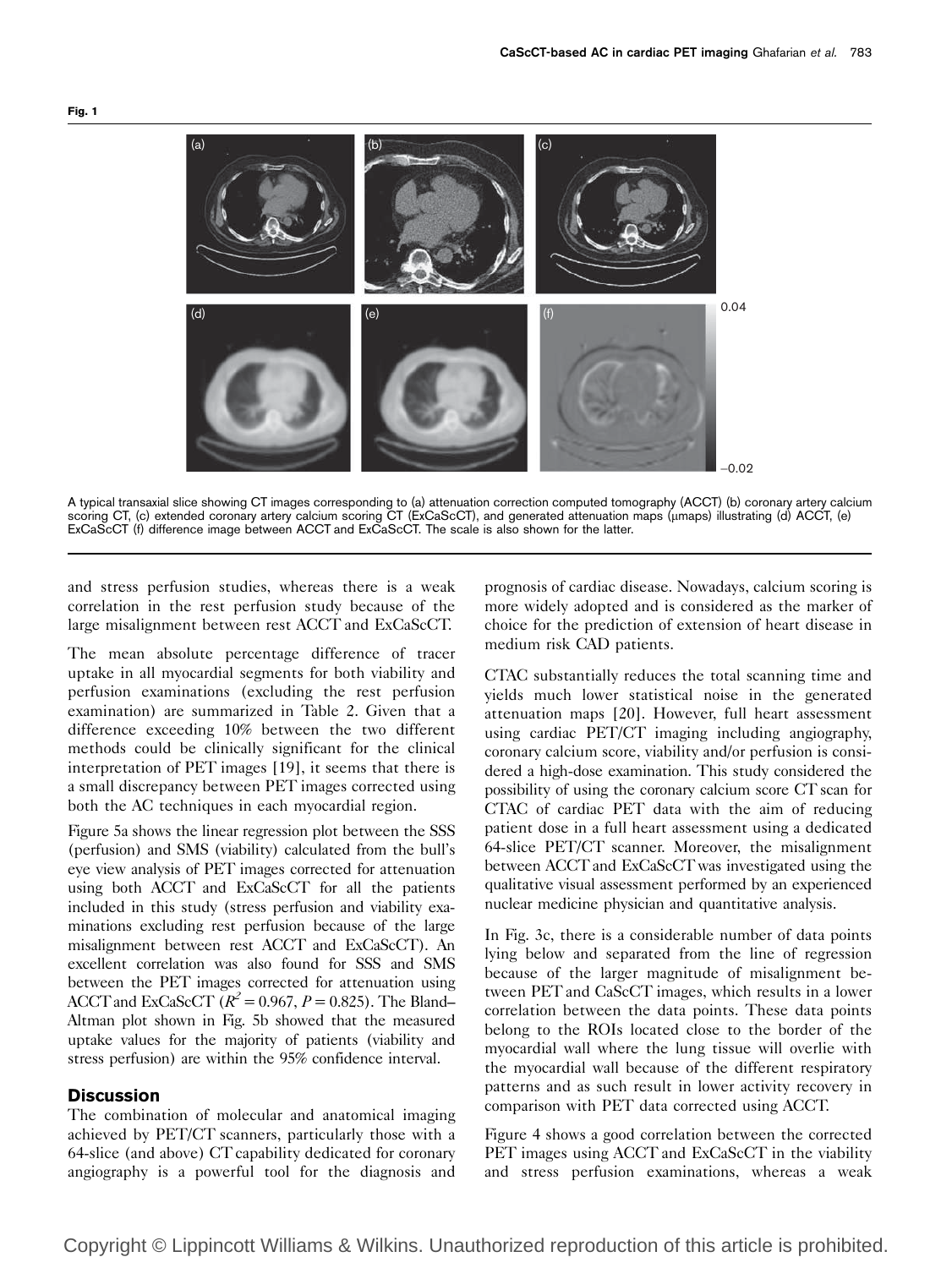



(a) Representation of typical short, vertical and horizontal long axis viability positron emission tomography images. Top row shows images corrected for attenuation using attenuation correction computed tomography whereas the bottom row shows images corrected using extended coronary artery calcium scoring CT. (b) Bull's eye view of one of the viability examinations corrected for attenuation using both attenuation correction computed tomography (left) and extended coronary artery calcium scoring CT (right).

correlation was observed in the rest perfusion examination. As discussed earlier, this is mainly because of the fact that in our protocol, CaScCT and stress ACCT were acquired right before the stress PET emission scan, whereas the rest ACCT was acquired 20 min later before the rest emission scan and as such there is a large misalignment between CaScCT and rest ACCT. Earlier studies have shown that a combination of many factors such as patient motion, respiratory and cardiac motion, and pharmacological stress could cause significant misalignment between the CT and PET images [20,25]. These errors may create an erroneous AC factor and cause lower uptake values in some segments, thus leading to a false–positive diagnosis of the myocardial wall.

Respiratory motion can cause artefacts in corrected PET images and this effect is more critical for cardiac imaging

[26]. Our results indicate that the variation of uptake value is more significant at the inferior wall compared with the other walls (Table 2) because of the respiratory motion. This is in agreement with Livieratos et al. [27] who reported that cardiac excursion during respiration had the most variation in the cranio-caudal direction compared with the transverse and horizontal directions. In line with the observations made by Chin et al. [28], regional uptake values in PET images corrected using both the AC techniques (ACCT and ExCaScCT) decrease at the inferolateral wall. In agreement with the results of Le Meunier et al. [29], the regional difference activity showed a greater decrease in the anterolateral region compared with the septal region.

No significant differences were observed between PET images corrected using both the AC techniques (viability and stress perfusion examinations) when comparing the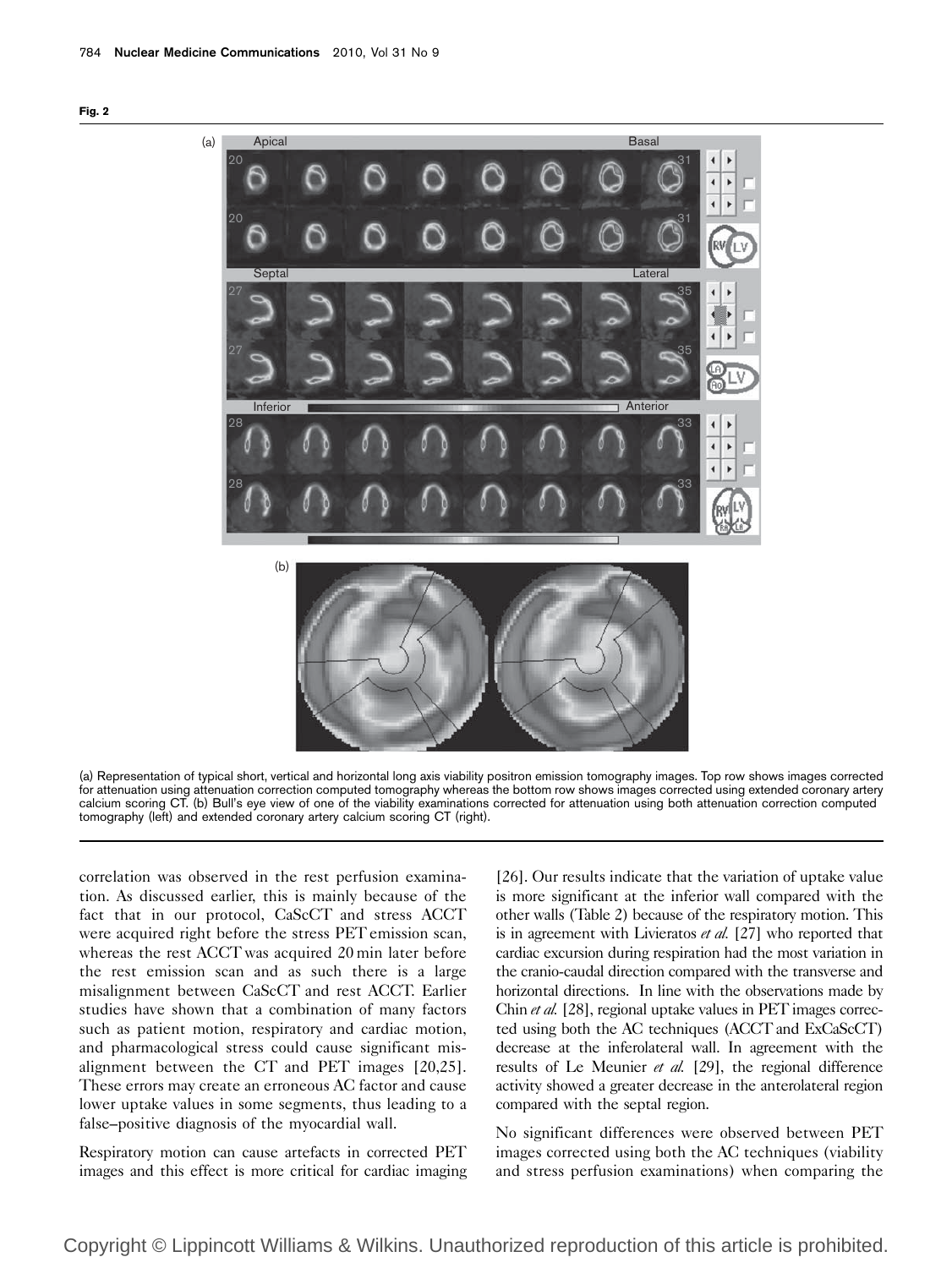

Correlation plots between the positron emission tomography (PET) images corrected for attenuation using attenuation correction computed tomography (ACCT) and extended coronary artery calcium scoring CT (ExCaScCT). (a) Viability examination, (b) stress perfusion examination and (c) rest perfusion examination ( $n = 200$ ,  $P < 0.0001$ ).

score value in 20 segments of the myocardial model (Fig. 5). More recently, Burkhard et al. [23] showed that the CaScCT scan can be used for AC of both the rest and



(a) Plots of correlation coefficients  $(R<sup>2</sup>)$  and (b) slopes resulting from the regression analysis of volume of interests located in the myocardial wall of the attenuation corrected positron emission tomography images using both attenuation correction computed tomography and extended coronary artery calcium scoring CT; the slopes of the regression lines and the correlation coefficients. (Patients; 1–6: viability examination, 7–10: stress perfusion scan, 11–14: rest perfusion scan).

stress perfusion examinations through a manual alignment of ACCT and CaScCT images, whereas we assessed the feasibility of using CaScCT for CTAC without any additional alignment before CTAC as a more convenient procedure in routine clinical protocols.

It is well established that misalignment may lead to some bias when it comes to quantitative analysis. However, correction of misalignment is a challenging and timeconsuming process and manual registration is not always the best approach. It should be emphasized that the aim of this study is to evaluate the feasibility of using CaScCT images for the purpose of AC in myocardial viability and perfusion PET imaging (the study by Burkhard et al. was limited to myocardial perfusion) with the aim of reducing patient dose in cases when we can rely on hardware-based alignment as performed in routine clinical practice, thus excluding the need for additional software-based registration. Owing to the large misalignment between CaScCT and rest PET images, deformable registration is required in those cases, as the rigid-body manual registration as performed by Burkhard et al. [23]

Copyright © Lippincott Williams & Wilkins. Unauthorized reproduction of this article is prohibited.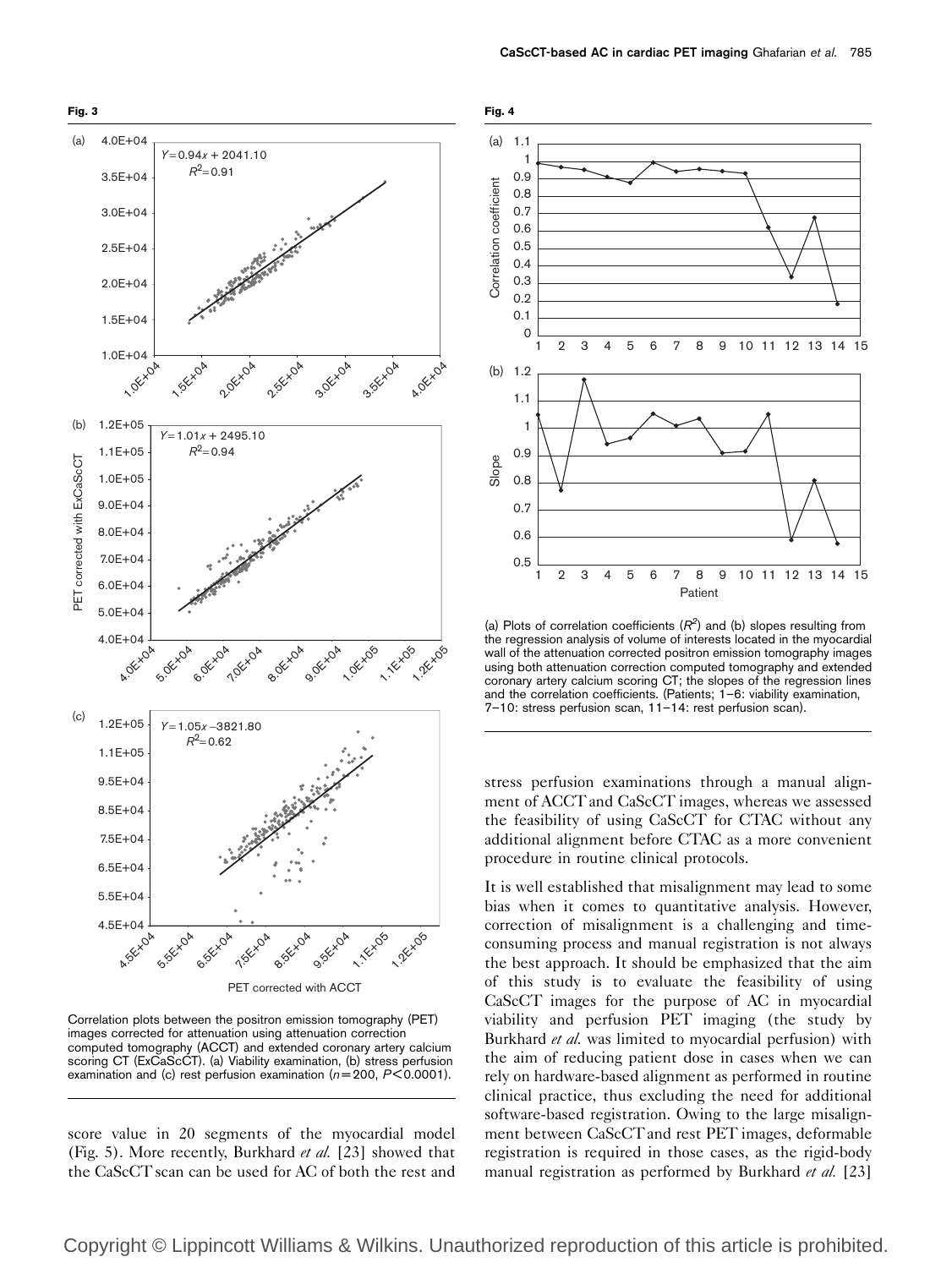

(a) Linear regression analysis and (b) Bland–Altman plot comparing scoring uptake values [summed stress score (SSS) for stress perfusion and summed metabolism score (SMS) for viability examinations] of positron emission tomography (PET) images in the 20-segment model of bull's eye view corrected using attenuation correction computed tomography (ACCT) versus extended coronary artery calcium scoring CT (ExCaScCT) for all patients included in this study (viability and stress perfusion examinations, the rest data were excluded). SEM is the stress perfusion examinations, the rest data were<br>standard error of the mean defined as  $SD/\sqrt{n}$ .

Table 2 Variation of uptake values in myocardial wall through bull's eye view in PET images for all patients corrected with ACCT and ExCaScCT

|  | Myocardial wall Mean absolute percentage difference in uptake value ( $% \pm SD$ ) |  |
|--|------------------------------------------------------------------------------------|--|
|--|------------------------------------------------------------------------------------|--|

| Anteroseptal   | $2.52 \pm 2.1$ |
|----------------|----------------|
| Anterolateral  | $2.57 \pm 1.9$ |
| Lateroanterior | $2.26 \pm 2.0$ |
| Lateroinferior | $3.02 \pm 2.5$ |
| Inferolateral  | $5.68 \pm 4.0$ |
| Inferoseptal   | $6.58 \pm 4.5$ |
| Septoinferior  | $4.02 \pm 3.9$ |
| Septoanterior  | $3.81 \pm 3.6$ |
| Apex           | $1.92 \pm 1.1$ |

ACCT, attenuation correction computed tomography; ExCaScCT, extended coronary artery calcium scoring CT.

has limited value. This is being investigated now using the deformable registration approach suggested by Bond et al. [30] and will be reported in future studies. One of the main achievements of this study is the possibility of using CaScCT for both perfusion and viability PET studies when an optimized acquisition protocol that does not require software-based alignment of CaScCT and PET images is available.

In our protocol, the patient-absorbed dose delivered by ACCT and CaScCT were 6 and 12.81 mGy, respectively. This study shows the possibility of using the CaScCT scan for AC thus eliminating the ACCT scan in both viability and stress perfusion examinations. This modified protocol can reduce the patient dose by at least 6 mGy. Our future efforts will be directed towards expanding the number of patient examinations using a large pool of clinical data sets. Although the present analysis did not show significant differences between PET images corrected for attenuation using ACCT and ExCaScCT in viability and stress perfusion examinations, whether or not this approach can be adopted clinically remains to be explored.

#### Conclusion

The preliminary results of this study showed that ExCaScCT can be a used for CTAC of PET images. This feasibility study suggested the potential to eliminate the ACCT scan in viability and stress perfusion studies for the described protocol, thus allowing a substantial reduction of patient dose.

#### Acknowledgements

This study was supported by Shahid Behshti University and Research Center for Science and Technology in Medicine, Tehran University of Medical Sciences under grant No. 86/202 and the Swiss National Science Foundation under grant No. 31003A0-125246. The authors would like to acknowledge Mohammad Hossin Farhani for providing software used for image processing.

#### References

- Kaufmann PA, Camici PG. Myocardial blood flow measurment by PET: tecnical aspects and clinical applications. J Nucl Med 2005; 46:75–88.
- 2 Schwaiger M, Ziegler S, Nekolla SG. PET/CT: challenge for nuclear cardiology. J Nucl Med 2005; 46:1664–1678.
- Pan T, Mawlawi O, Luo D, Liu HH, Chi PC, Mar MV, et al. Attenuation correction of PET cardiac data with low-dose average CT in PET/CT. Medical Physics 2006; 33:3931–3938.
- Koepfli P, Hany TF, Wyss CA, Namdar M, Burger C, Konstantinidis AV, et al. CT attenuation correction for myocardial perfusion quantification using a PET/CT hybrid scanner. J Nucl Med 2004; 45:537–542.
- Zaidi H, Montandon ML, Alavi A. Advances in attenuation correction techniques in PET. PET Clinics 2007; 2:191–217.
- 6 Martinez-Möller A, Souvatzoglou M, Navab N, Schwaiger M, Nekolla SG. Artifacts from misaligned CT in cardiac perfusion PET/CT studies: frequency, effects, and potential solutions. J Nucl Med 2007; 48:188-193.
- 7 Fitzpatrick GM, Wells RG. Simulation study of respiratory-induced errors in cardiac positron emission tomography/computed tomography. Med Phys 2006; 33:2888–2895.
- 8 Chi PC, Mawlawi O, Nehmeh SA, Erdi YE, Balter PA, Luo D, et al. Design of respiration averaged CT for attenuation correction of the PET data from PET/CT. Medical Physics 2007; 34:2039–2047.
- 9 Alessio AM, Kohlmyer S, Branch K, Chen G, Caldwell J, Kinahan P. Cine CT for attenuation correction in cardiac PET/CT. J Nucl Med 2007; 48:794–801.